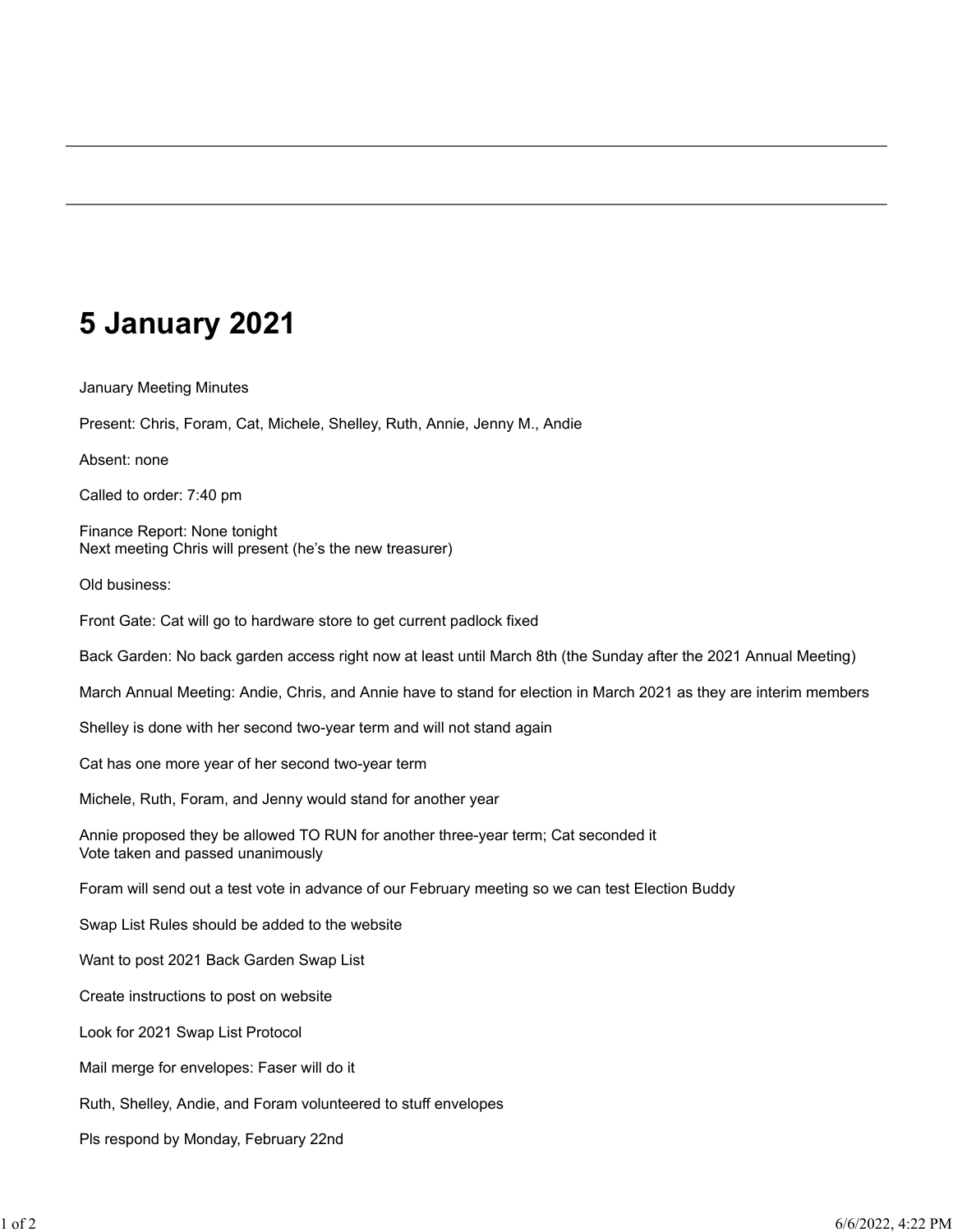2020 Honey Labels: Shelley will arrange a meeting time once Annie has the labels ready; Annie will add 8-ounce jar on the stickers

Price: \$12/each or 2 jars for \$20.00

Shelley will send out:

1. Green Acre January Request Letter; Shelley will email the 2020 letter

1. NY Charitable Trust Letter

One input per topic via email, and then vote

New Business:

Merchandise:

Cat proposed new t-shirt design competition

Annie proposed adding CCG masks to our merchandise repertoire

Meeting Adjourned 8:30 p.m.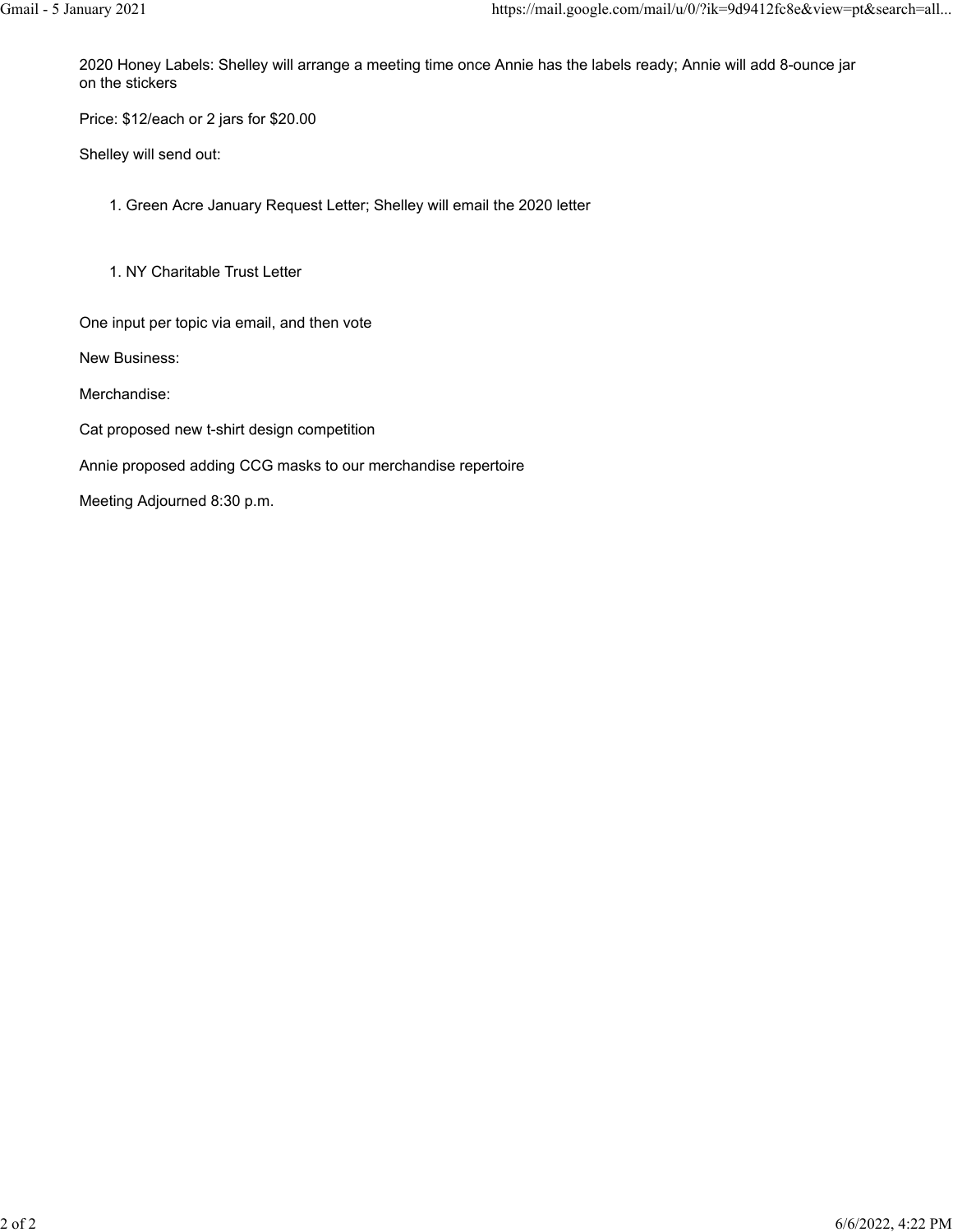# **2 February 2021 Clinton Community Garden Steering Committee Minutes**

Present: Andie, Cat, Foram, Michele, Jenny, Chris, Annie, Ruth, Shelley

Absent: none

Meeting called to order 7:45 pm

Minutes: Cat sent out the January Steering Committee Minutes for approval via email and will incorporate any additions/edits

Finance: No monthly report as Chris is just assuming this role and will have a report next month

Old Business

Plot Renewal Forms:

Faser put all the plot numbers on the plot renewal forms themselves; 26 February will be the deadline for plot renewal

March Clinton Community Garden Annual Meeting (March 2, 2021):

This year we will hold the Annual Meeting via Zoom, and we will send and cast ballots to elect new Steering Committee members via email using an anonymous voting platform

Clinton Community Garden members will have 24 hours in which to cast their vote via email....

Discussed Agenda for CCG Annual Meeting as well as potential John Carney Award recipients; Annie and Faser will frame the John Carney Award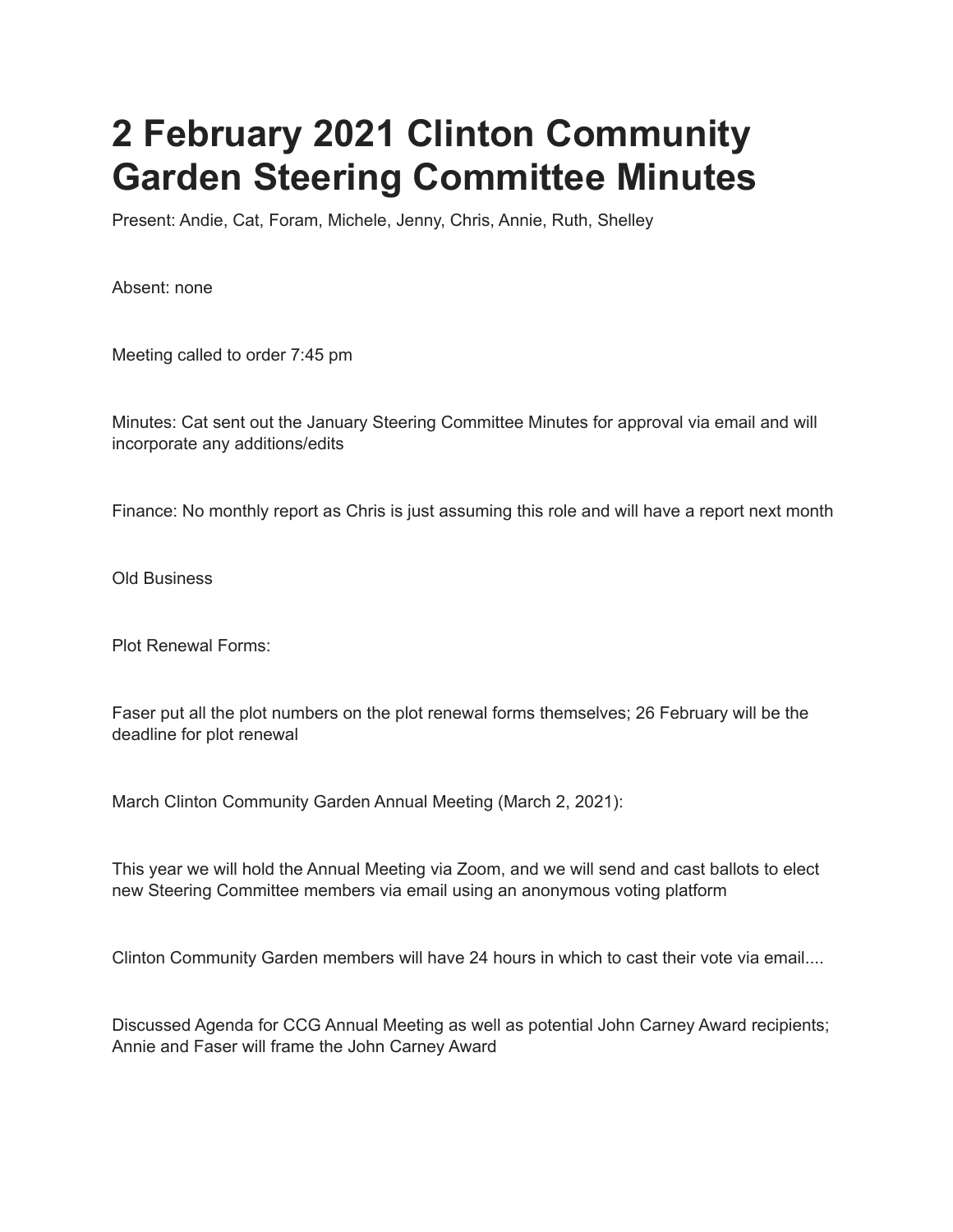9th Avenue Food Festival: There are posts online that it will take place 5/15-5/16, 2021, but Cat will confirm this

Fountain House: We discussed that the CCG would give \$300.00 to Fountain House this year: Annie made the motion; Cat seconded; unanimous vote in favor

New Business

Clinton Community Garden History Project: Annie proposed working on synthesizing archival materials she has; discussed asking our granting organizations for funding specifically for creating an archive

Mtg adjourned at 8:45 pm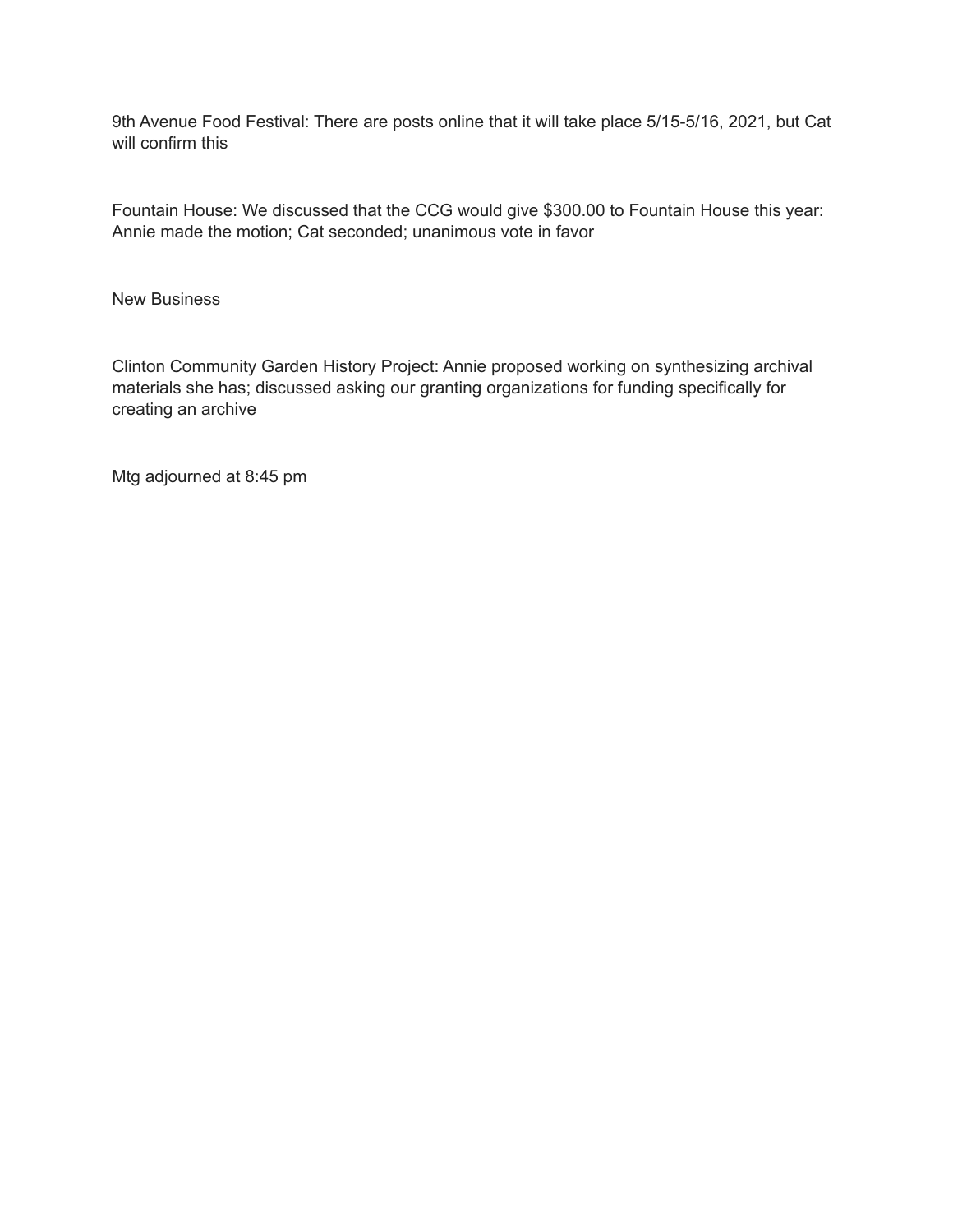### **8 March 2021 CCG Steering Committee Minutes**

First meeting of new Steering Committee

Members Present: Monica, Annie, Andie, Ruth, Foram, Ruth, Andy, Chris, Cat (all present)

Called to order: 7:40 pm

Officers remain the same: Andie agreed to help Chris as Treasurer

Foram: Chair Cat: Secretary Chris: Treasurer Ruth: Volunteer Coordinator

Back-Garden Access: It was moved and seconded to padlock the garden and keep it closed (except to plot holders via monitor)

Padlock Update: Cat got the old padlock repaired (new casing, but same lock)

Volunteer Day: Andy proposed Sunday, March 28th, and Andie seconded; unanimously agreed upon

Key Sales: table discussion until next meeting

Honey Sales: Prices will be \$12/jar or 2 jars/for \$20 for the 2020 honey; Cat will reach out to Shelley to resume honey-selling schedule

Tax Forms: Chris and Foram will fill out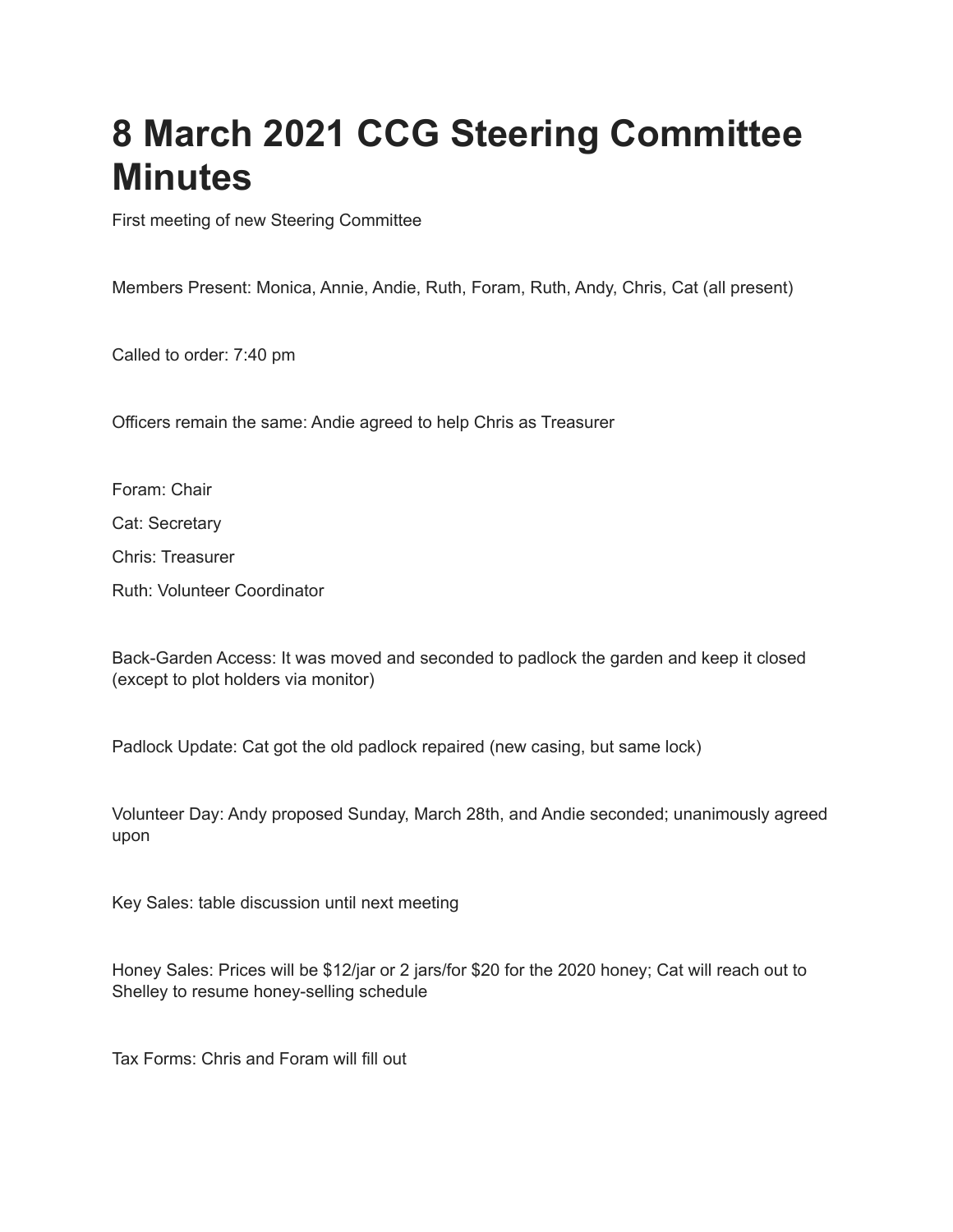Grow NYC Plant Sale: Tabled discussion until next meeting

Repairing Shed: Cat will contact a contractor in the neighborhood about evaluating/making necessary repairs, and Andy and Joe will be there when the contractor assesses repairs on the shed.

Meeting adjourned: 8:26 pm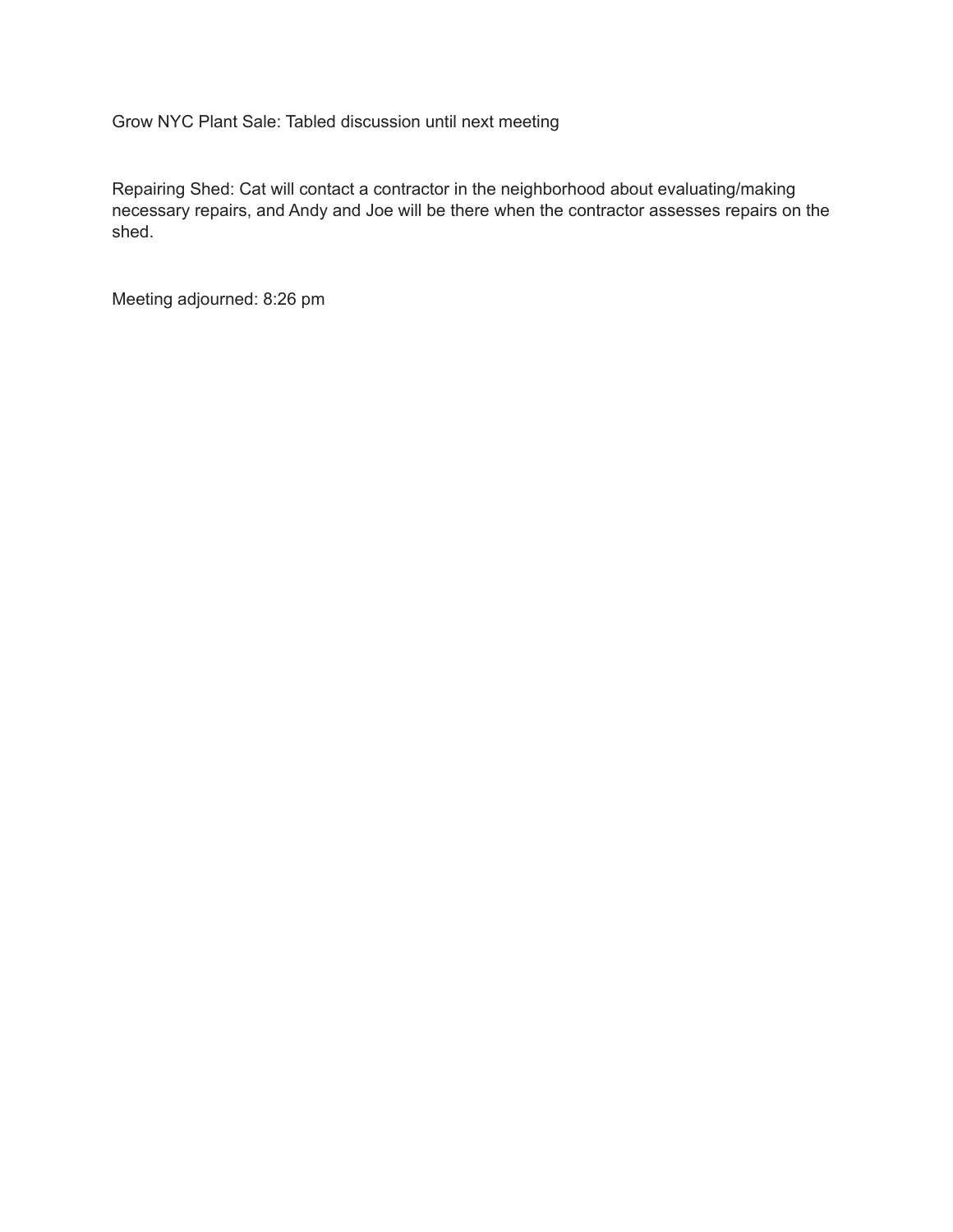# **April CCG Steering Committee Minutes**

April 6, 2021

Members present: Cat, Foram, Annie, Andy, Chris, Ruth, Andie, Monica

Members absent: Veanne

Called to order: 8:35 pm (via Zoom)

Financial Report:

Approved March Minutes via email

Old Business:

Re-opening Front Garden to CCG Key Holders:

Annie moved that we open the front garden to key holders; Andie seconded the motion.

Andy requested clarification saying that there's verbiage from Green Thumb, and he will make a new sign for Front Garden. Andy will send a draft of the sign to the SC.

Moved by Foram and seconded by Andie and voted 6 in favor and two opposed to resume CCG Key Sales in May...

May Key-Sale Dates: Saturday, May 1st and Tuesday, May 4th

Grow NYC Plant Sale: Jenny M. said she would help out this year

**Discussion**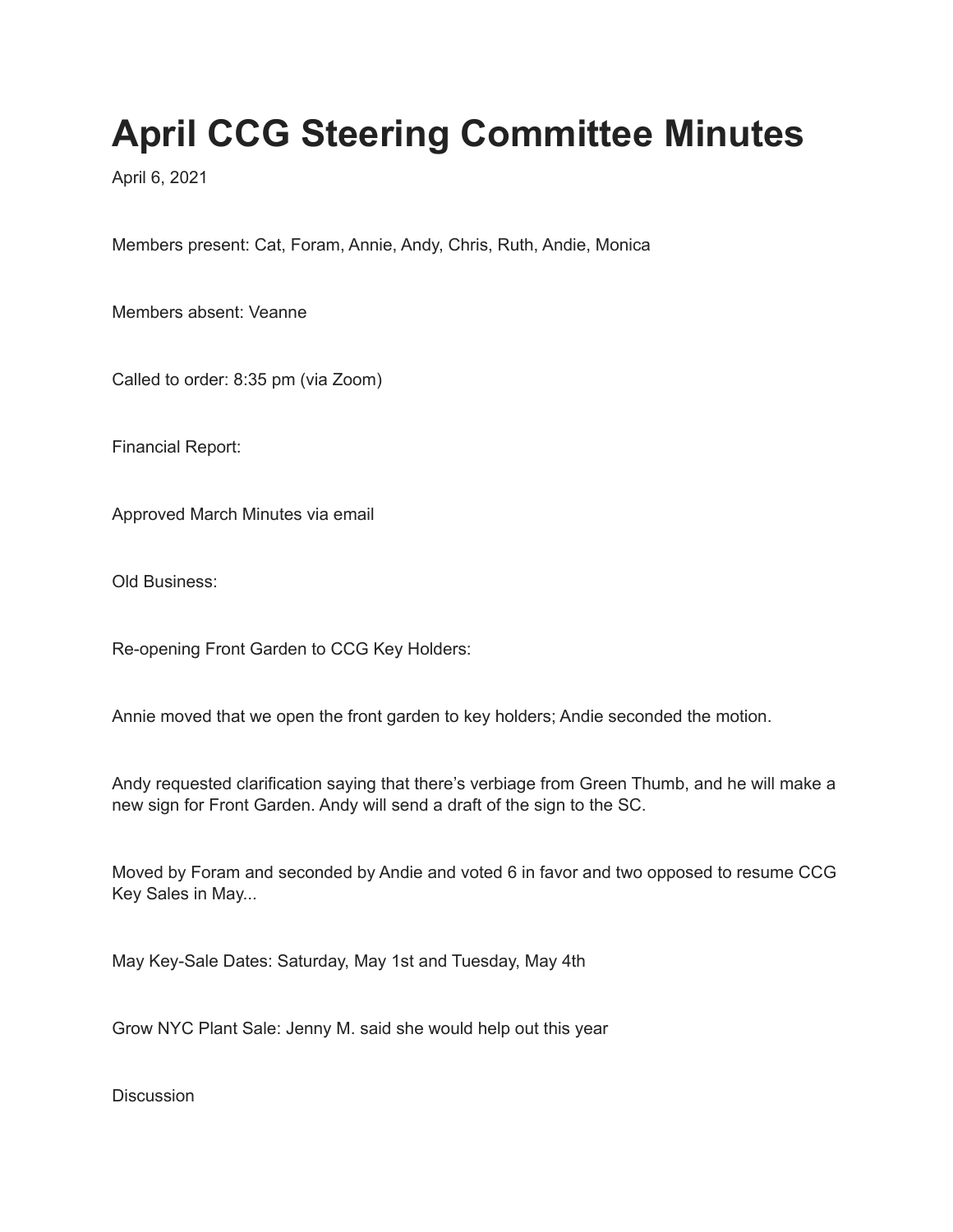Andie moved, Andy seconded, unanimously approved NOT to have the Grow NYC Plant Sale this year

Shed Discussion: Moved by Andie, seconded by Cat, unanimously approved to move forward with shed repairs.

Green Acre Grant Payout: Discussed line items for the grant; We can mention the shed project and replacing bee boxes + bee keeper services

Bees: Andrew will bring new bees this Sunday, and will replace a few of the boxes

Andy moved, Ruth seconded, 7 in favor (unanimously approved) that we can pay \$3000.00 towards bee keeping/new boxes.

\$3000.00 is the amount we requested from Green Acre.

New Business:

Shed Cleanup: this Sunday, April 11th, Shelley and Andy are cleaning the locked part of the shed.

Back Garden Cleanup: Annie discussed urgency of cleaning up Back Garden

Meeting Adjourned: 8:55 pm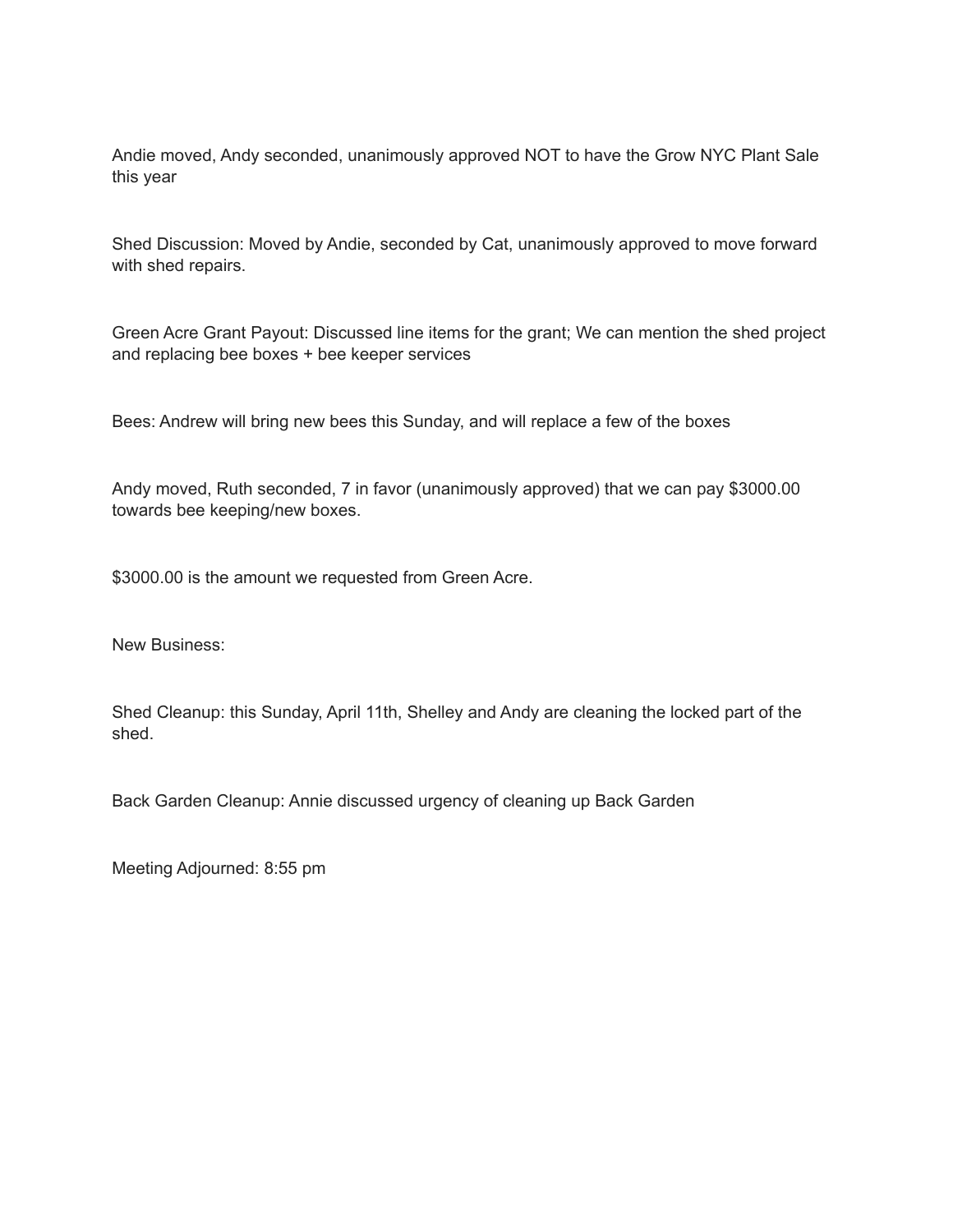# **May CCG Steering Committee Meeting**

Members Present: Cat, Chris, Andy, Andie, Foram, Monica, Ruth

Members Absent: Annie, Veanne

Tuesday. May 4, 2021

Meeting Called to order: 7:35 pm

Treasurer's Report: Deposits gone over, and checks written listed; Foram will write thank-you notes to our two granting organizations; Beekeeping invoices will be staggered this year

April Minutes: SC members will send edits via email

Old Business:

Shed Rehab Project: We requested a week's advance notice; gave our deposit to the contractor for shed; Andy will look at old tent, and we will sell the tent we don't use; I seconded it; unanimously approved; Discussed getting

Compost Area Rework: Build a steadier structure for the framework/perimeter of the bins; want to forward proposed design to Melissa; Foram sent us the proposed plans

NY Community Trust Grant: received

June Volunteer Day: June 5th or 12th, will sell honey + tote bags, aprons; Next Key Sale is Saturday, June 5th

New Business: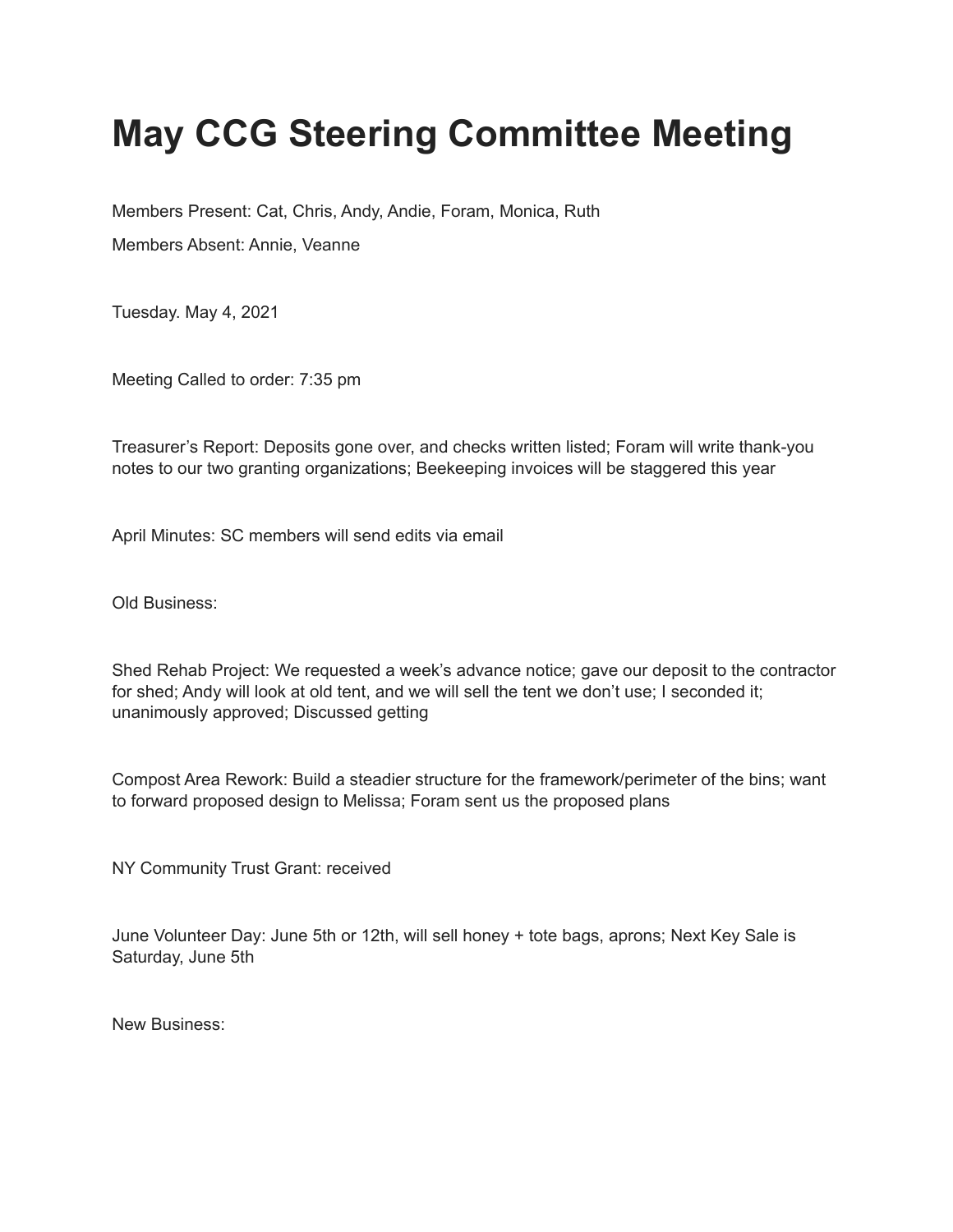Beekeeper's Overview about Honey to Brewing Club: Andy moved, Andie seconded, unanimously approved

Interest in having seminars (about beekeeping, about composting, etc.) for Gardeners

Green Thumb Delivery of Seeds and Flats of Flowers: they may drop some off tomorrow; if so, Cat will put the items on the "patio table" in the Back Garden

Key Sales: Verbiage needs to be clarified that the CCG only accepts cash or checks

Meeting Adjourned: 8:30 pm